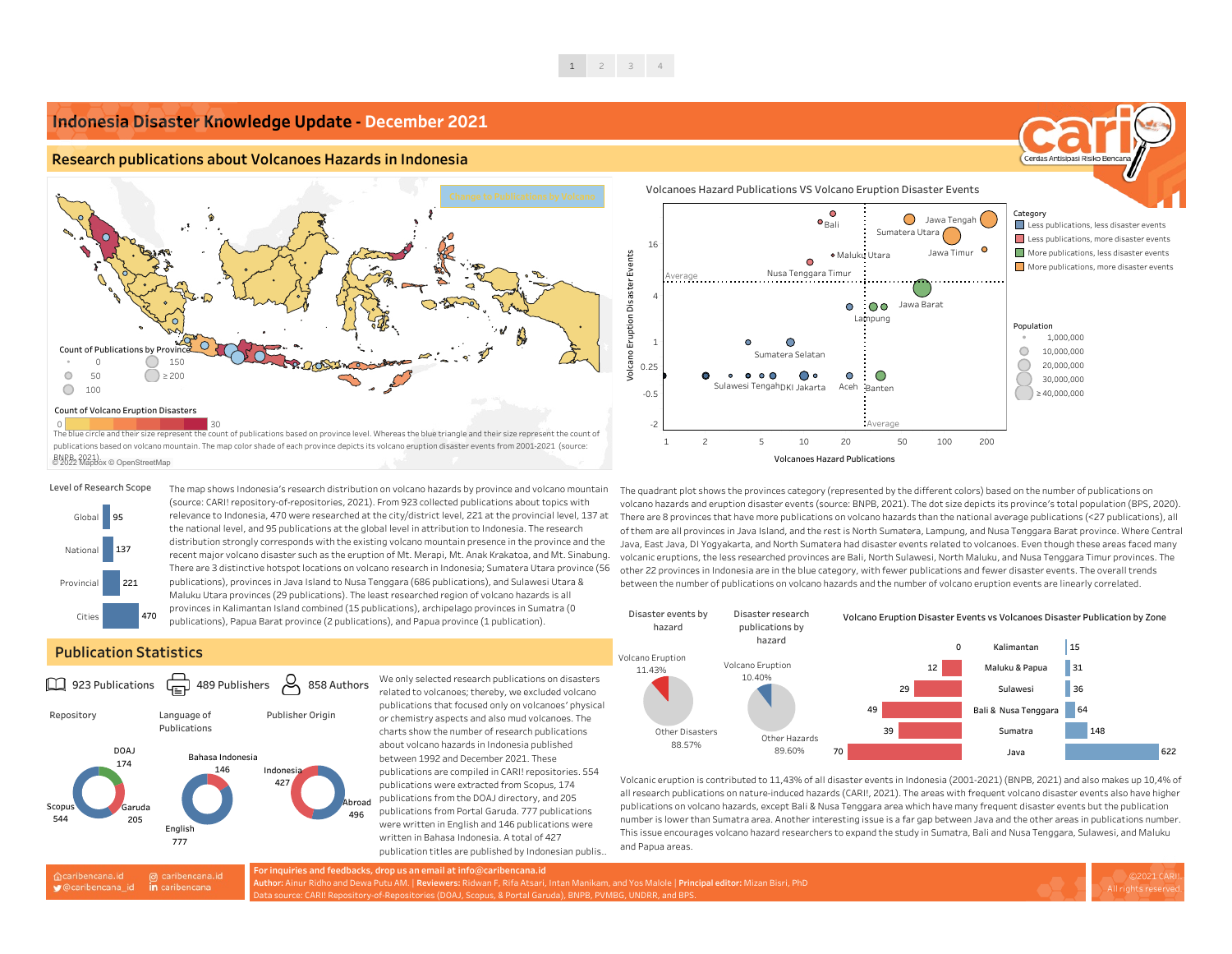The list above is the top-five publications on volcano hazards in Indonesia, ranking by the number of citations from 1992 to 2021 sourced from the Scopus directory. The same publisher publishes the top 4 publications and the same author wrote the top 2 publications. The eruption of Merapi Volcano attracted many researchers around the globe to study. All of these top-ranked publications are authored by foreign researchers.

The bar chart above indicates the research publication trends on volcano hazards from 1992 to 2021; the color code has attributed to the disaster management phase. The publications slowly grew to 285 publications from 1992 to 2015; in 2016, there was a vast rise (adding 61 publications compared to 2015) in this type of publication. Meanwhile, in 2019, 190 publications were adding up compared to 2018, the trend was rising exponentially. In general, the post-eruption of Mt. Merapi in 2010 and newly active Mt. Sinabung triggered only a small number of published research. On the other hand, Mt. Krakatau eruption with the tsunami in 2018 gave a significant rise in publications number. Since the beginning, disaster management's prevention and mitigation phase has been the majority theme for publication, followed by the recovery, preparedness, multiphase, and response phase. Recent eruptions may increase the number of publications in the upcoming year.



Toward a revised hazard assessment at Merapi volcano, Central Java Thouret J.C. | Journal of Volcanology and Geothermal Research Pubilshed on 2000-01-01 | Cited by 79 articles

Sediment transportation and deposition by rain-triggered lahars at Merapi Volcano, Central Java, Indonesia Lavigne F. | Geomorphology Pubilshed on 2003-01-01 | Cited by 100 articles

Lahars at Merapi volcano, Central Java: An overview Lavigne F. | Journal of Volcanology and Geothermal Research Pubilshed on 2000-01-01 | Cited by 109 articles

Historical eruptions of Merapi Volcano, Central Java, Indonesia, 1768-1998 Voight B. | Journal of Volcanology and Geothermal Research Pubilshed on 2000-01-01 | Cited by 190 articles

10,000 Years of explosive eruptions of Merapi Volcano, Central Java: Archaeological and modern implications Newhall C.G. | Journal of Volcanology and Geothermal Research Pubilshed on 2000-01-01 | Cited by 114 articles

#### **Top Publications** based on Scopus directory

### **Indonesia Disaster Knowledge Update - December 2021**

MURIA BAWAKARAENG KUWU 6 7

| of caribencana.id on caribencana.id<br>graduate in caribencana | For inquiries and feedbacks, drop us an email at info@caribencana.id                                                                         |
|----------------------------------------------------------------|----------------------------------------------------------------------------------------------------------------------------------------------|
|                                                                | Author: Ainur Ridho and Dewa Putu AM.   Reviewers: Ridwan F, Rifa Atsari, Intan Manikam, and Yos Malole   Principal editor: Mizan Bisri, PhD |
|                                                                | Data source: CARI! Repository-of-Repositories (DOAJ, Scopus, & Portal Garuda), BNPB, PVMBG, UNDRR, and BPS.                                  |



Rehabilitation

Risk Assesment Recovery Improve Infrastructure

Training and Excercise <sup>Policy</sup> Full **Impact Assesment** Awareness Response Plan Standart Operation Procedures



Research on volcano hazards concentrated in Mt. Merapi with 256 publications, followed by Mt. Anak Krakatau, Mt. Sinabung, Mt. Kelud, and other large volcanoes. Some extinct volcanoes, e.g., Mt. Toba & Mt. Samalas, and dor publications. The most investigated cities are Kota Yogyakarta (76 publications), Sleman (45 publications), and Magelang (26 publications) because of the hazard from Mt. Merapi. Furthermore, other cities with publications regency (16 publications), and Ternate (11 publications). Jawa Tengah province (205 publications), Yogyakarta province (191 publications), and Jawa Timur province (112 publications) are the top three investigated provinces management phases, topics that have frequently been conducted are hazard assessment (613 publications), risk assessment (182 publications), vulnerability assessment (200 publications), and impact assessment (180 publicatio











7

8

8

11

11

12

13

15

18

20

24

45

 $49$ 

66

256



Restoring Improving Lives Vulnerability Assesment Saving Life Public Education Coordination Communication

# Mitigation Hazard Assesment Early Warning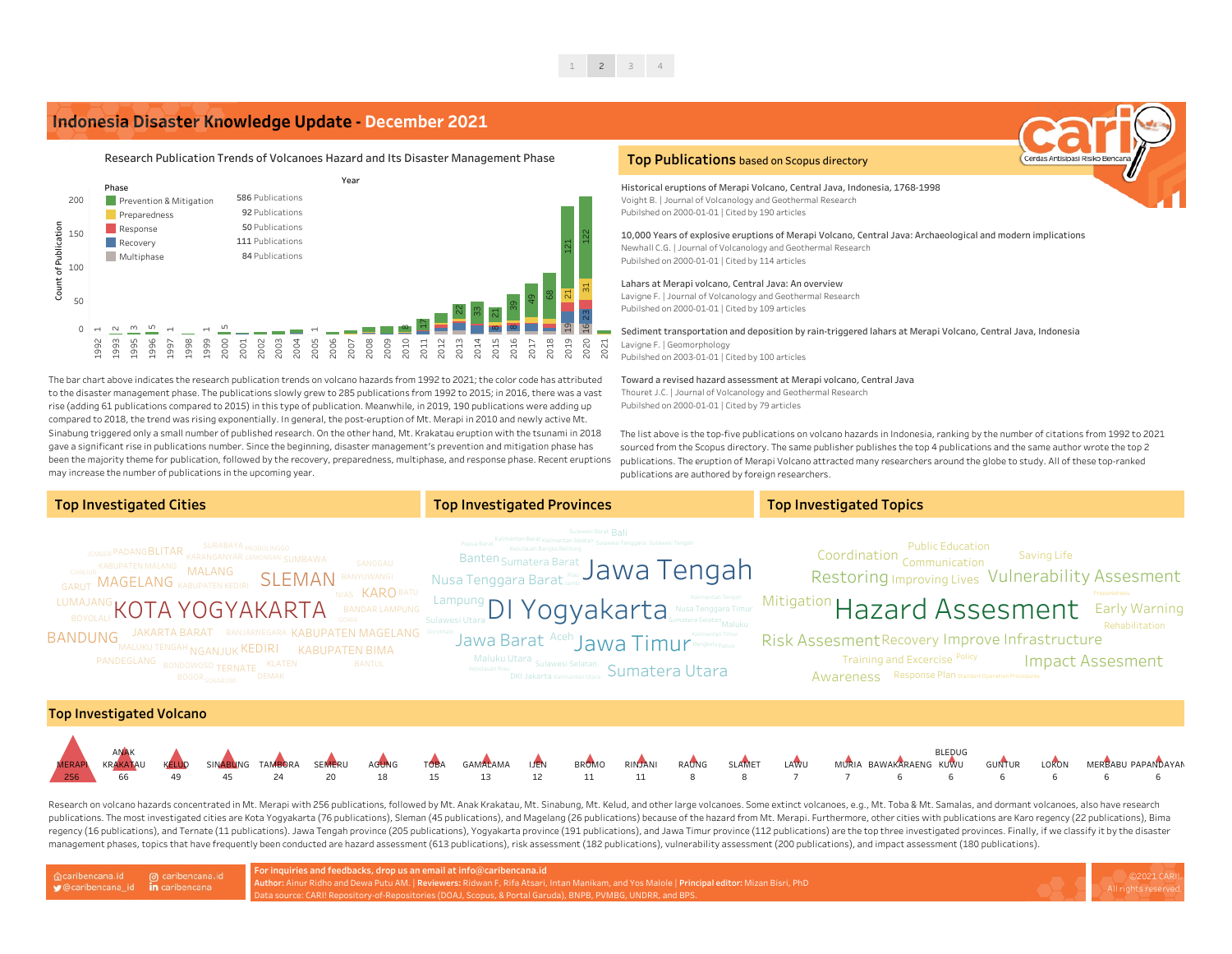

Sankey Diagram of Volcanoes hazards publications: **Location to Volcanoes hazards type to DRM Phase**

This Sankey diagram is calculated based on the number of publications. The box and the thickness of the flows show the number of publications related to the topics. The sub-volcano hazards are adopted from UNDRR Hazard Def Research on volcano hazards is widely dominated in the Java Island zone, contributing to more than half (54%) of all publications related to volcanoes. From publications found in Java, 61% of the publications generally stu others studied hazards on lahar/debris flow (11%). 21,8% of volcano hazard publications are conducted at the national level, which studied volcano eruption in general (50%) and less on tsunami hazard induced by volcanoes ( pattern. Volcano hazard publication sorted by sub-volcano hazard type shows that 57% of publications don't specifically study sub-hazard. Volcanic earthquakes are the most studied sub-hazard (7,7%), followed by lahar/debri primary sub-volcano hazard type. Next in line on types of sub-volcano hazard type are tsunami, landslide, and ash/tephra fall. On the other hand, the topic on prevention and mitigation phase on volcano disaster research ha

## **Indonesia Disaster Knowledge Update - December 2021**

Bali & Nusa Tenggara 4.74%

> **Author:** Ainur Ridho and Dewa Putu AM. | **Reviewers:** Ridwan F, Rifa Atsari, Intan Manikam, and Yos Malole | **Principal editor:** Mizan Bisri, PhD Data source: CARI! Repository-of-Repositories (DOAJ, Scopus, & Portal Garuda), BNPB, PVMBG, UNDRR, and BPS.



12.20%

Sulawesi 3.23%

Maluku & Papua 2.82%

Kalimantan 0.60%

Volcanic earthquake 7.73%

#### Java 54.54% National 21.88% Sumatra Lahar / Debris flow 7.20% Land deformation 2.36% Phreatic eruption 0.32% Pyroclastic flow 1.72% Ash / Tepra fall  $5.59$ Volcanic ga 2.79% **Landslide** 6.77% Lightning 0.54% **Tsunam** 6.87%

Volcano eruption 56.93%



**For inquiries and feedbacks, drop us an email at info@caribencana.id** disaster management phase (64%), followed by the recovery phase (11,7%), preparedness (9,8%), multiphase (8,9%), and response (5,3%).

@ caribencana.id 命caribencana.id ♥ @caribencana\_id in caribencana